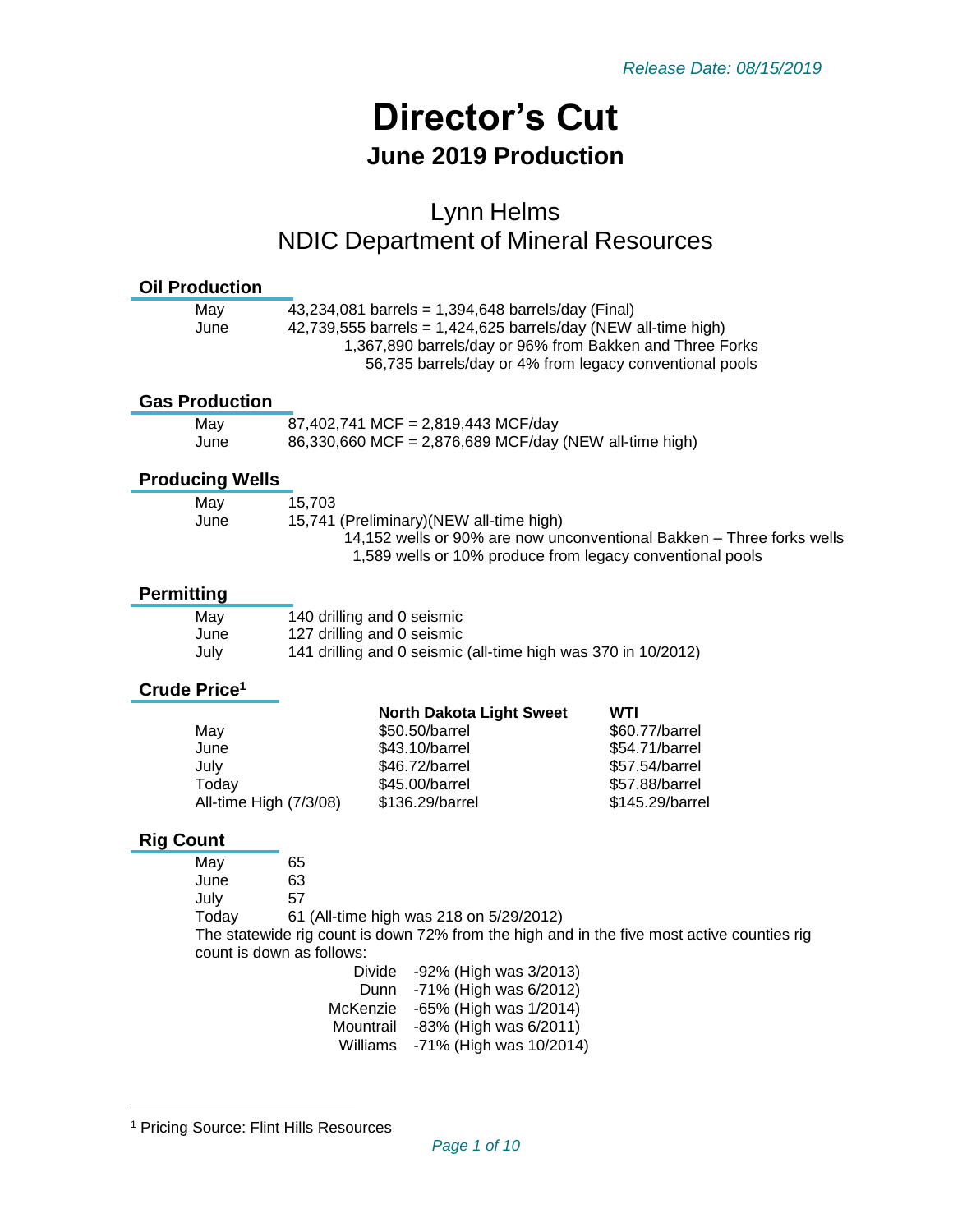#### **Fort Berthold Reservation Activity**

|                                            | Г∩tal               | Fee Land            | Trust Land          |
|--------------------------------------------|---------------------|---------------------|---------------------|
| Oil Production                             | 332,993 barrels/day | 109,752 barrels/day | 223,241 barrels/day |
| <b>Drilling Rigs</b>                       | 15                  |                     | 12                  |
| <b>Active Wells</b>                        | 2.178               | 582                 | .605                |
| Waiting on<br>completion                   | 137                 |                     |                     |
| <b>Approved Drilling</b><br><b>Permits</b> | 431                 | 91                  | 340                 |
| <b>Potential Future</b><br>Wells           | 4.365               | 1.182               | 3.183               |

#### **Drilling and Completions Activity**

The drilling rig count was very stable in the mid-sixties for the first half of the year. Operators have shifted to incremental increases and decreases based on oil price, capital availability, gas capture, and completion crew availability. Operators have implemented plans to use 2-5 fewer rigs second half of 2019 based on oil price, capital availability, and infrastructure constraints.

The number of well completions has become variable again due to oil price, gas capture, workforce, and weather:

| April | 101 (Final)      |
|-------|------------------|
| May   | 113 (Revised)    |
| June  | 95 (Preliminary) |

Over 99% of drilling now targets the Bakken and Three Forks formations.

From end of May to end of June:

- **•** Estimated wells waiting on completion<sup>2</sup> is 983 (Down 2)
- Estimated inactive well count<sup>3</sup> is 1,553 (Down 3)

Lower crude oil price, gas capture, workforce, and competition with the Permian and Anadarko shale oil plays for capital continue to limit drilling rig count. Utilization rate for rigs capable of 20,000+ feet is 55-65% and for shallow well rigs (7,000 feet or less) 40-50%.

Drilling permit activity is normal. Operators continue to maintain a permit inventory that will accommodate varying oil prices for the next 12 months.

Rigs actively drilling on federal surface in the Dakota Prairie Grasslands is up one to two.

 $2$  The number of wells waiting on completions is an estimate on the part of the director based on idle well count and a typical five year average. Neither the State of North Dakota, nor any agency officer, or employee of the State of North Dakota warrants the accuracy or reliability of this product and shall not be held responsible for any losses caused by this product. Portions of the information may be incorrect or out of date. Any person or entity that relies on any information obtained from this product does so at his or her own risk.

<sup>3</sup> Includes all well types on IA and AB statuses: **IA** = Inactive shut in >3 months and <12 months;

**AB** = Abandoned (Shut in >12 months)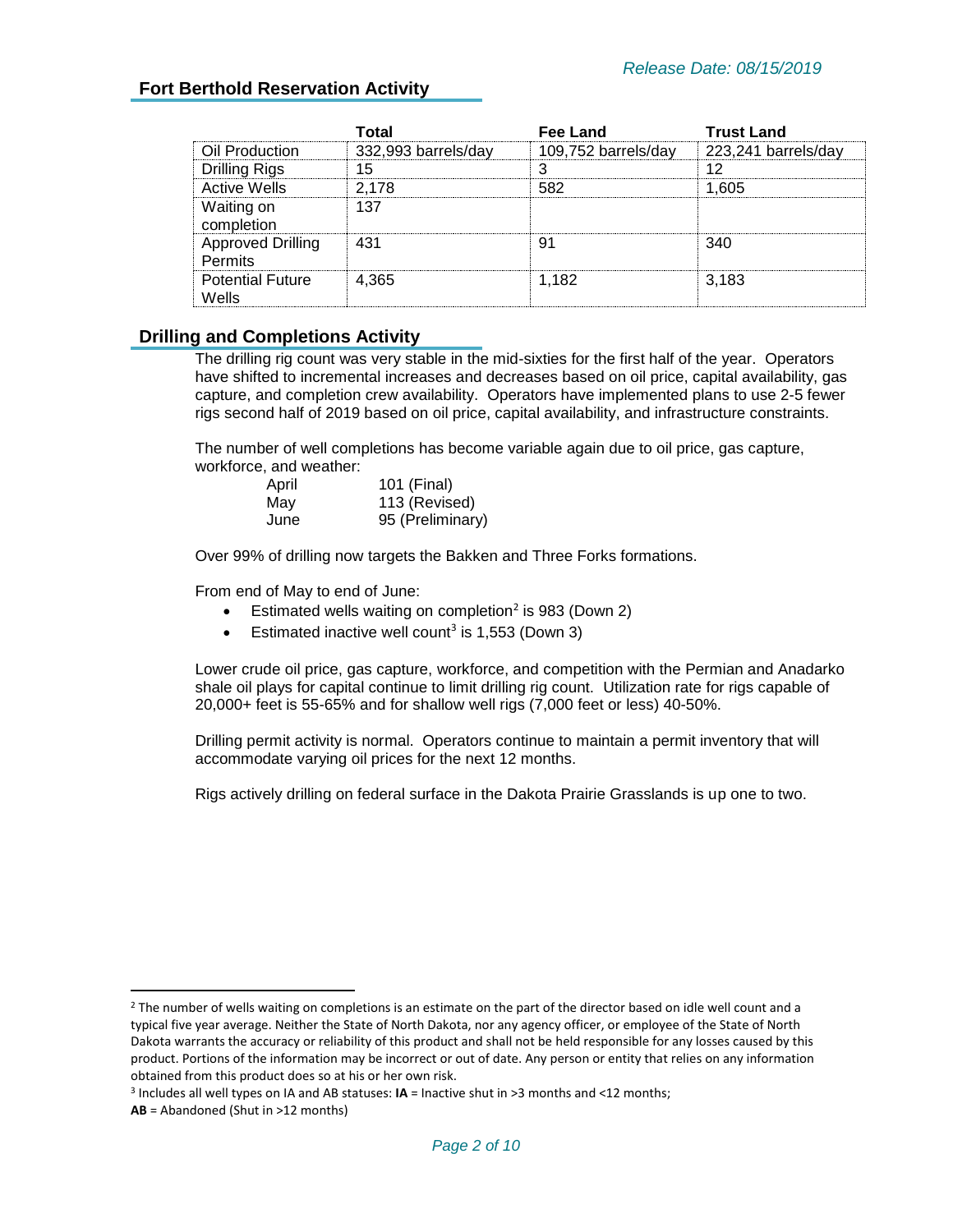#### **Seismic**

Seismic activity is very slow.

| <b>Active Surveys</b> | Recordina | <b>J. NDIC Reclamation Projects</b> | ∣ Remediating | Susnended | mittec |
|-----------------------|-----------|-------------------------------------|---------------|-----------|--------|
|                       |           |                                     |               |           |        |

#### **Gas Capture**

US natural gas storage increased to 4% below the five-year average indicating little potential for price improvement in the future. North Dakota shallow gas exploration could be economic at future gas prices, but is not at the current price.

The price of natural gas delivered to Northern Border at Watford City is down \$.18 at \$1.77/MCF. This results in a current oil to gas price ratio of 25 to 1. The statewide gas flared volume from May to June increased 154,966 MCF to 686,648 MCF per day and percent flared increased to 24% with a Bakken capture percentage of 76%.

The historical high flared percent was 36% in 09/2011.

| May captured      | 70,920,603 MCF = 2,287,761 MCF/day                |
|-------------------|---------------------------------------------------|
| June captured     | 65,701,219 MCF = 2,190,041 MCF/day                |
|                   | (All-time high was May 2019 at 2,287,761 MCF/day) |
| Statewide         | 76%                                               |
| Statewide Bakken  | 76%                                               |
| Non-FBIR Bakken   | 80%                                               |
| FBIR Bakken       | 63%                                               |
| Trust FBIR Bakken | 65%                                               |
| Fee FBIR          | 62%                                               |
|                   |                                                   |

The Commission has established the following gas capture goals:

- 74% October 1, 2014 through December 31, 2014
- 77% January 1, 2015 through March 31, 2016
- 80% April 1, 2016 through October 31, 2016
- 85% November 1, 2016 through October 31, 2018
- 88% November 1, 2018 through October 31, 2020
- 91% Beginning November 1, 2020

#### **Crude Oil Markets**

OPEC and Russia have agreed to production restrictions needed to balance Venezuela's export collapse, US sanctions on Iran, and the slowing world economy. Futures markets and EIA continue to anticipate crude oil oversupply through year end 2020. US crude oil inventories are now well above the long-term average but have decreased sharply three weeks in a row due to



Crude oil takeaway capacity including rail deliveries to coastal refineries is more than adequate, but Washington state Senate Bill 5579 threatens to disrupt 150,000-200,000 barrels per day.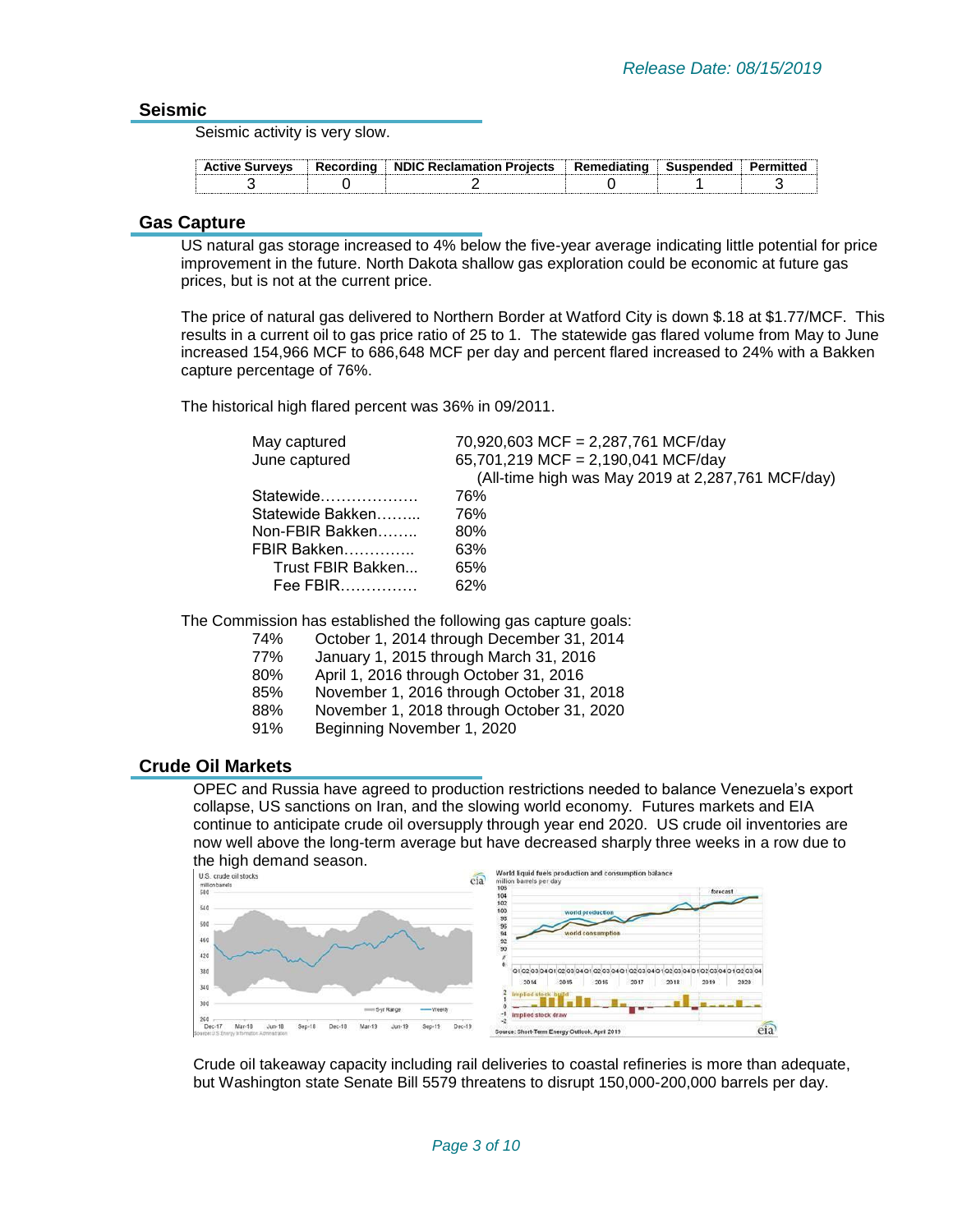#### **Bureau of Indian Affairs**

**BIA** has published a new final rule to update the process for obtaining rights of way on Indian land. The rule was published 11/19/15 and became effective 12/21/15. The final rule can be found at [https://www.federalregister.gov/articles/2015/11/19/2015-28548/rights-of-way-on-indian](https://www.federalregister.gov/articles/2015/11/19/2015-28548/rights-of-way-on-indian-land)[land.](https://www.federalregister.gov/articles/2015/11/19/2015-28548/rights-of-way-on-indian-land) On 3/11/16, the Western Energy Alliance filed a complaint and motion for a temporary restraining order and/or a preliminary injunction. On 4/19/16, the US District court for the District of North Dakota issued an order denying the motion for a preliminary injunction. New valuation requirements have resulted in increased delays since 1/1/19.

#### **Bureau of Land Management**

**BLM** published a new final rule 43 CFR Parts 3100, 3160 and 3170 to update and replace its regulations on venting and flaring of natural gas effective 1/17/16. The final rule can be viewed online at [https://www.blm.gov/programs/energy-and-minerals/oil-and-gas/operations-and](https://www.blm.gov/programs/energy-and-minerals/oil-and-gas/operations-and-production/methane-and-waste-prevention-rule)[production/methane-and-waste-prevention-rule](https://www.blm.gov/programs/energy-and-minerals/oil-and-gas/operations-and-production/methane-and-waste-prevention-rule). North Dakota, Wyoming, Montana, Western Energy Alliance, and IPAA filed for a preliminary injunction to prevent the rule going into effect until the case is settled. A hearing in Casper, Wyoming was held 1/6/17. On 1/16/17 the court denied all of the petitioners' motions for preliminary injunctions. **On 2/3/17 the US House of Representatives voted 221-191 to approve a Congressional Review Act resolution against the rule.** On 3/28/17 President Trump issued an executive order which in part directs "The Secretary of the Interior shall review the following final rules, and any rules and guidance issued pursuant to them, for consistency with the policy set forth in section 1 of this order and, if appropriate, shall, as soon as practicable, suspend, revise, or rescind the guidance, or publish for notice and comment proposed rules suspending, revising, or rescinding those rules:". This rule is included in the list as item (iv). North Dakota plans to continue active participation in the litigation of this rule until the BLM takes final action eliminating the rule. **On 5/10/17 the Senate voted 51 to 49 against the CRA, allowing the rule to remain in effect.** On 6/27/17 U.S. D. Ct. Judge Skavdahl granted BLM's motion to extend the merits briefing schedule by 90 days, based on BLM's APA 705 stay and BLM's representations regarding its plans to reconsider the VF Rule. Opening briefs were filed 7/3/17. On 7/5/17 California and New Mexico sued BLM in the U.S. District Court for the Northern District of California, seeking a declaratory judgement that BLM's APA 705 stay was illegal and vacating the stay. The relief they request would vacate the stay of the January 2018 compliance et al deadlines, bringing them all back into force. BLM officials encouraged North Dakota to intervene. On 7/12/17 a group of NGOs including the Fort Berthold Protectors of Water and Earth Rights filed a separate suit against the BLM in federal court in the U.S. District Court for the Northern District of California, seeking a declaratory judgement that BLM's APA 705 stay was illegal and vacating the stay. California and New Mexico, along with various environmental groups, have challenged BLM's stay in the Northern District of California, and filed a motion for summary judgment on 7/26/17. On 8/24/17 North Dakota filed a response supporting BLM's motion, a motion to intervene, and a motion to change venue to Wyoming in an attempt to prevent all of the litigation regarding the timing of the Flaring Rule, including the future rulemakings further extending compliance deadlines that BLM has stated that it intends to publish, could end up in front of the magistrate judge in the Northern District of California instead of Judge Skavdahl in Wyoming. On 10/04/17 the federal magistrate judge in the Northern District of California granted the summary judgement motion by California, New Mexico, and several NGOs throwing out BLM's administrative and temporary postponement of several of the future rules compliance dates/obligations. On 10/05/17 the BLM issued a Federal Register Notice for a proposed rule that if finalized will delay certain requirements of the BLM Rule until January 17, 2019. North Dakota submitted comments to (1) support BLM's decision to delay certain compliance requirements and (2) continue to make the record that BLM exceeded its authority to promulgate the rule in the first place with particular emphasis on the specific/unique North Dakota considerations at issue. NDIC comments are available at [http://www.nd.gov/ndic/ic-press/dmr-blm-comments17-11.pdf.](http://www.nd.gov/ndic/ic-press/dmr-blm-comments17-11.pdf) BLM, the states of CA & NM, and the NGOs supporting the current final rule were granted an extension to file response briefs to December 11<sup>th</sup> in the WY court. Oral arguments are scheduled on December 18<sup>th</sup>. Judge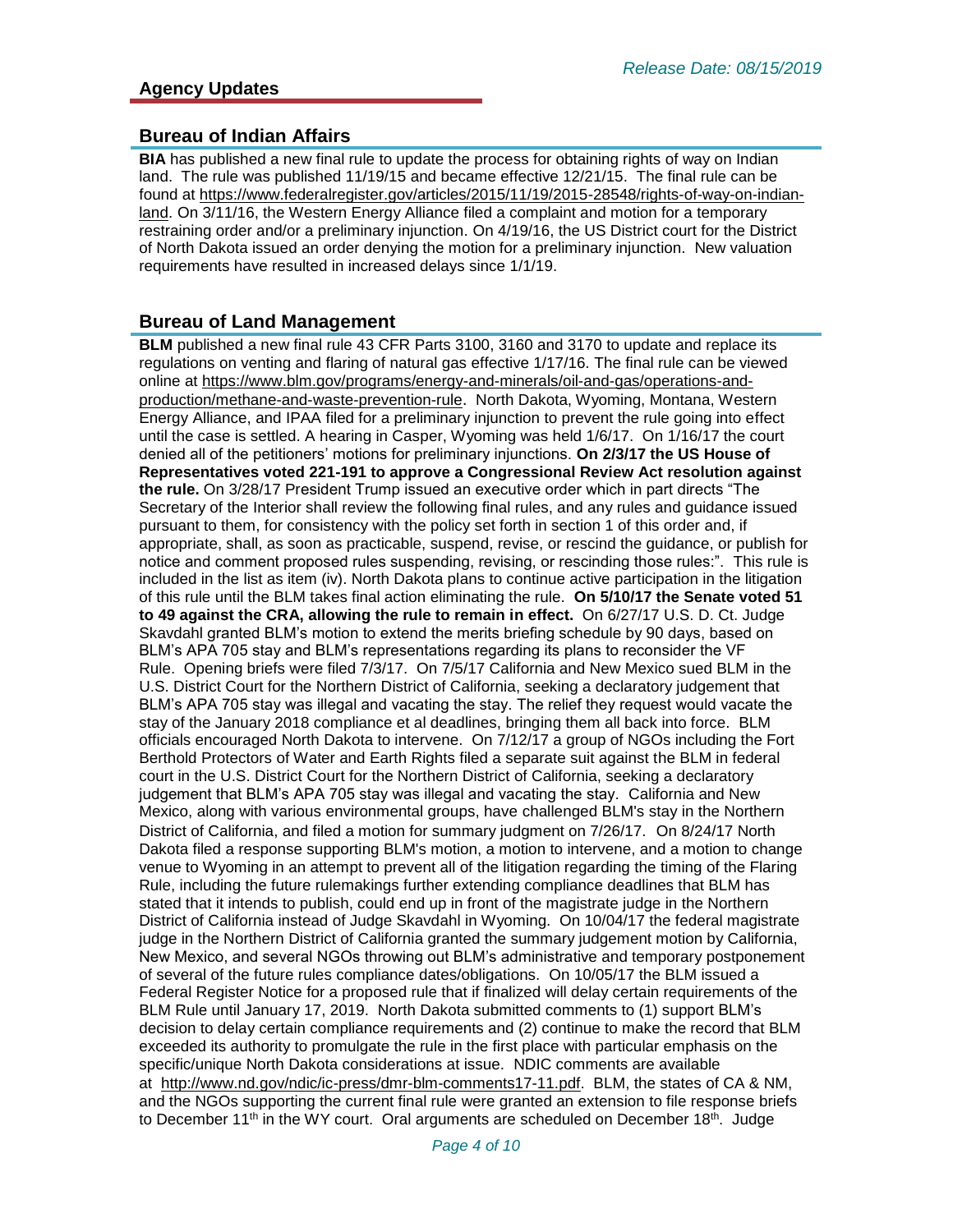Skavdahl has indicated he wishes to decide the merits of this case before the major compliance requirements of the current final rule take effect in January of 2018. On 11/29/17 North Dakota filed a response to industry petitioner's motion for a preliminary injunction supporting a preliminary or permanent injunction. On 12/4/17 USDOJ petitioned the 9<sup>th</sup> US Judicial Circuit Court in San Francisco to review and overturn the Northern District of California court's November decision ordering the US Bureau of Land Management to make oil and gas producers comply with the methane emissions requirements while the rules are being reviewed. Briefs in favor of the industry preliminary injunction motion are due on 12/18/17 and briefs responding to BLM's motion to stay the litigation are due on 1/5/18. On 12/7/17 BLM published a rule in the Federal Register delaying the methane regulation until January 2019, saying the previous rule is overly burdensome to industry. Officials said the delay will allow the federal Bureau of Land Management time to review the earlier rule while avoiding tens of millions of dollars in compliance costs to industry that may turn out to be unnecessary. On 12/19/17 BLM was sued by California, New Mexico, and a large group of NGOs in the Northern District of California federal court over the 12/7/17 rule extending certain compliance dates in BLM's 2016 Rule. The complaint requests that BLM's extension rule be set aside and the provisions it relates to reinstated. On 12/26/17 BLM filed a motion seeking to stay the litigation in the U.S. District Court case in WY and to vacate the January 5 briefing deadline, a motion in which the industry trade associations and Montana and Wyoming joined. North Dakota and Texas filed a short response on 12/27/17 asking the Court to deny the motion or allow until 1/12/18 to fully respond to BLM's holiday week motion. On 12/29/17 the Wyoming district court granted BLM's motion to stay the 2016 Rule challenge litigation. On 2/22/18 BLM published a new rule proposal to revise the 2016 final Waste Prevention Rule (also known as the venting and flaring rule). The proposed rule would eliminate duplicative regulatory requirements and re-establish long-standing requirements that the 2016 final rule sought to replace. While the proposed rule is open for public comment generally, the Federal Register notice specifically requests comment on ways that the BLM can reduce the waste of gas by incentivizing the capture, reinjection, or beneficial use of the gas. Public comments on this proposed rule were due to the BLM on or before 4/23/18. NDIC comments can be viewed at [http://www.nd.gov/ndic/ic-press/blm%20comments%20180417.pdf.](http://www.nd.gov/ndic/ic-press/blm%20comments%20180417.pdf) On 2/22/18 Judge Orrick in the Northern District of California entered a preliminary injunction against the BLM's "Suspension Rule" which suspended for one year certain compliance deadlines in BLM's Venting and Fairing Rule. Judge Orrick also denied North Dakota's motion to transfer the case to the District of Wyoming where Judge Skavdahl had stayed the original rule on the grounds that parties were protected by the Suspension Rule. The immediate effect of this decision was to reinstate the BLM Venting and Fairing Rule in full, along with compliance deadlines that became effective January 17, 2018, and remove the protections relied upon by Judge Skavdahl the District of Wyoming case. On 3/7/18 U.S. District Court Judge Skavdahl granted the North Dakota/Texas Motion to lift the stay in the challenge to the BLM's Venting & Flaring Rule. The California Court explicitly adopted North Dakota's central position in intervention - stating that "I express no judgment whatsoever in this opinion on the merits of the [V&F] Rule," showing great deference to Judge Skavdahl and the existing case in his Court and rejecting the California, NM, and NGOs request to uphold the V&F Rule. Judge Skavdahl's Lift Stay Order gives BLM until March 14 to file its response to North Dakota/Texas, as well as to the motions filed by Wyoming/Montana and Industry, with reply briefs due March 21. Wyoming/Montana are seeking a partial stay of the VF Rule under Section 705, and Industry is seeking a partial Preliminary Injunction of the Rule. On 4/4/18 U.S. District Judge Skavdahl issued an order granting Wyoming's request for a partial stay of the Rule under Section 705 of the APA. The Court's limited Stay Order provides immediate relief to industry, but the balance of the Rule, including BLM's unlawful exercise of authority over State and private mineral interests through an overinclusive application of communitization remains. The Court denied the North Dakota/Texas motion to move forward to complete briefing on the merits, and also denied industry's motion for a preliminary injunction. The Court expressed frustration with " the administrative dysfunction" reflected by this case as it ping-pongs between the District Courts of Wyoming and the N.D. of CA and BLM's various attempts to delay, rescind or replace the Rule, concluding that "going forward on the merits at this point remains a waste of judicial resources and disregards prudential ripeness concerns." On 4/5/18 15 NGOs filed a Notice of Appeal with the 10th Circuit. California & New Mexico followed suit on 4/5/18 and have now also filed an appeal with the 10th Circuit. On  $9/12/18$  North Dakota filed a brief in the 10<sup>th</sup> Circuit Court of Appeals urging the Court, if it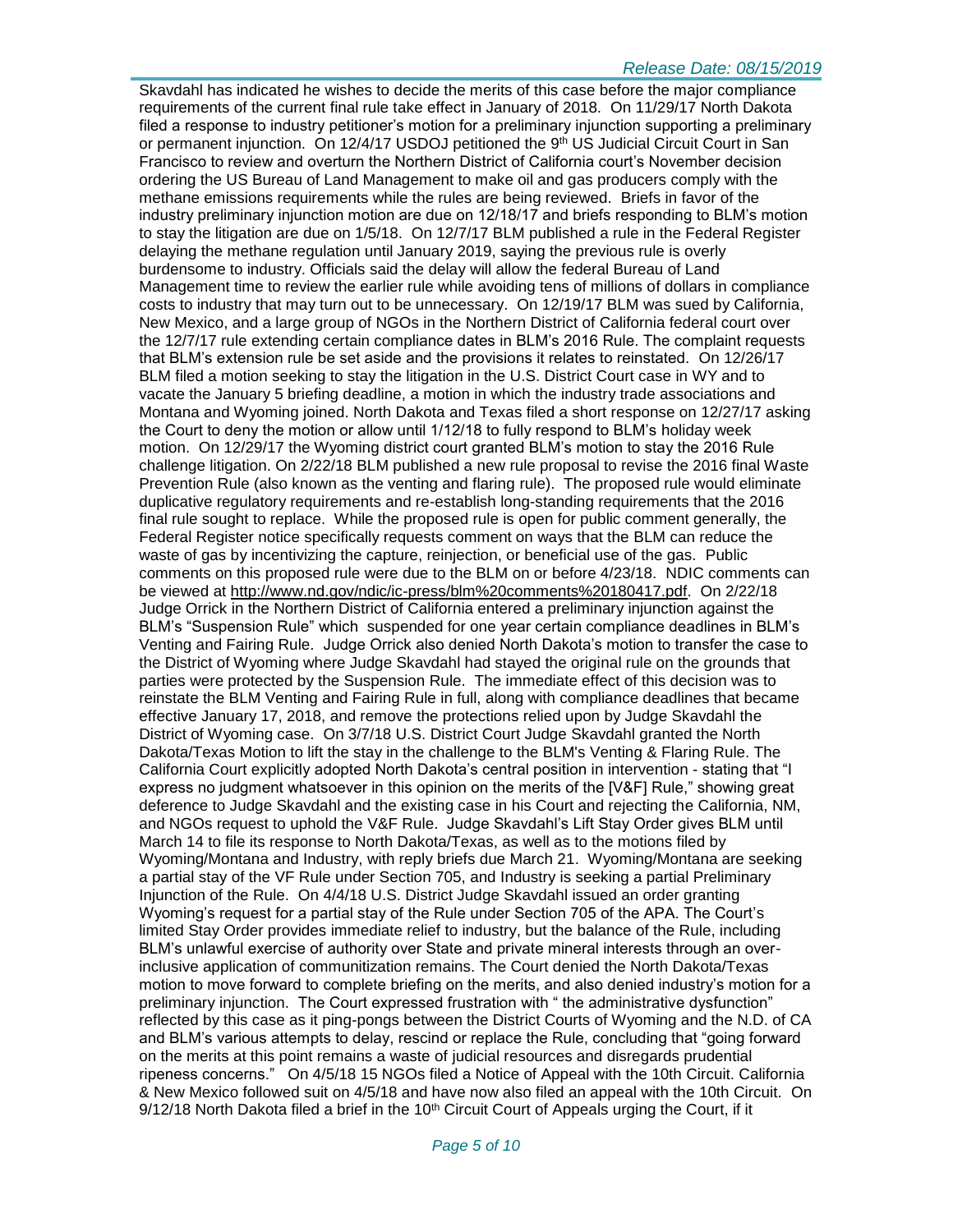chooses to reverse the Wyoming district court's Stay Order, to remand the case back to the Wyoming district court with direction to finish this protracted legal process by promptly proceeding to a ruling on the merits. On 9/18/18 BLM issued their final rule revising the Obama-era Waste Prevention Rule, also referred to as the venting and flaring rule. The new rule will better align venting and flaring regulations with President Trump's priorities on energy development, job creation, and reduced compliance costs. These changes will also allow BLM to recognize existing state regulatory efforts and avoid duplicative requirements. In response to comments and after further consideration, the BLM made the following modifications to the proposed rule in this final rule: (1) Clarification that the 24-hour limit on royalty-free flaring during downhole well maintenance and liquids unloading in § 3179.104 applies "per event"; (2) Addition of a standard for "applicable rules, regulations, or orders" of a State regulatory agency or tribe in § 3179.201(a); and (3) Addition of a provision allowing for tribes to seek BLM approval to have tribal rules apply in place of any or all of the provisions of subpart 3179. The revised rule goes into effect on 11/27/18. On 9/28/18 a coalition of 17 conservation and tribal citizen groups filed a lawsuit challenging the decision to revise the Bureau of Land Management's Waste Prevention Rule, stating that the rule violates a number of existing federal policies. The states of New Mexico and California also filed a lawsuit challenging BLM's action. The BLM and NDIC have reached an impasse on negotiations for an agreement to implement section 3179.201, but continue to communicate regarding possible ways to resolve the disagreement.

**BLM** revised final regulations for hydraulic fracturing on federal and Indian lands were published in the CFR on 3/26/15 and they were scheduled to go into effect 6/24/15. North Dakota, Colorado, Utah, Wyoming, Western Energy Alliance, and IPAA filed for a preliminary injunction to prevent the rules going into effect until the case is settled. Following a lengthy hearing in Casper, Wyoming on 6/23/15, the court issued a stay on the rules. On 9/30/15 the court granted a preliminary injunction, preventing the rules from being enforced until litigation on the rule is final. The 10<sup>th</sup> Circuit Court of Appeals issued an order  $3/10/16$  denying the industry alternative motion for a stay. On 6/21/16 the court found the rule to be unlawful and ordered it set aside. The plaintiffs filed a motion with the US Court of Appeals for the Tenth Circuit to dismiss the appeal of the preliminary injunction. The Department of Justice on behalf of the BLM and the intervening environmental groups filed an appeal of the decision on the rule and oppose the motion to dismiss the appeal of the preliminary injunction. The North Dakota Response Brief to the US Court of Appeals for the Tenth Circuit was filed 9/15/16. NDIC comments on the rule can be found at<http://www.nd.gov/ndic/ic-press/BLM-comments-120625.pdf>. On 3/28/17 President Trump issued an executive order which in part directs "The Secretary of the Interior shall review the following final rules, and any rules and guidance issued pursuant to them, for consistency with the policy set forth in section 1 of this order and, if appropriate, shall, as soon as practicable, suspend, revise, or rescind the guidance, or publish for notice and comment proposed rules suspending, revising, or rescinding those rules". This rule is included in the list as item (i). On 5/4/2017 BLM filed a request asking the court to hold the appeal in abeyance as it will "soon" initiate a rulemaking process to revise or rescind the 2015 Rule, that it had the authority to issue the Rule, but conceding that the Rule does not reflect BLM's current priorities or policies, as reflected in certain recent Presidential Executive Orders. After the BLM submitted its filings the 10th Circuit Court Appeals immediately directed the petitioners (including North Dakota) and the intervenors to file briefs by 6/5/17 to respond to BLM's position. Two amicus groups that submitted merits briefs (the law school professors and former DOI officials) filed supplemental amicus briefs on the questions posed by the Court following the change of Administrations. The Court's Supplemental Order authorized the filing of these additional amicus briefs. Both briefs seek to capitalize on the BLM's continued insistence that it had the authority to issue the Rule (but concede that the 2015 HF Rule does not reflect BLM's current priorities or policies as reflected in certain recent Presidential Executive Orders). The two amicus groups solicit the Court to rule on the merits of the BLM and NGO appeals and to overturn the District Court decision, actually asking the Court to issue an advisory opinion on the BLM's authority. In addition to addressing the NGO arguments, North Dakota will respond to these two briefs in the context that all three parties are asking the Court to do what it is prohibited from doing by Article III of the U.S. Constitution. North Dakota filed a response brief 6/20/17 in support of the BLM action to put the rule in abeyance and take final action vacating the rule. Oral arguments before the 10<sup>th</sup> Circuit took place 7/27/17. A recording of the oral arguments is now available on the home page of the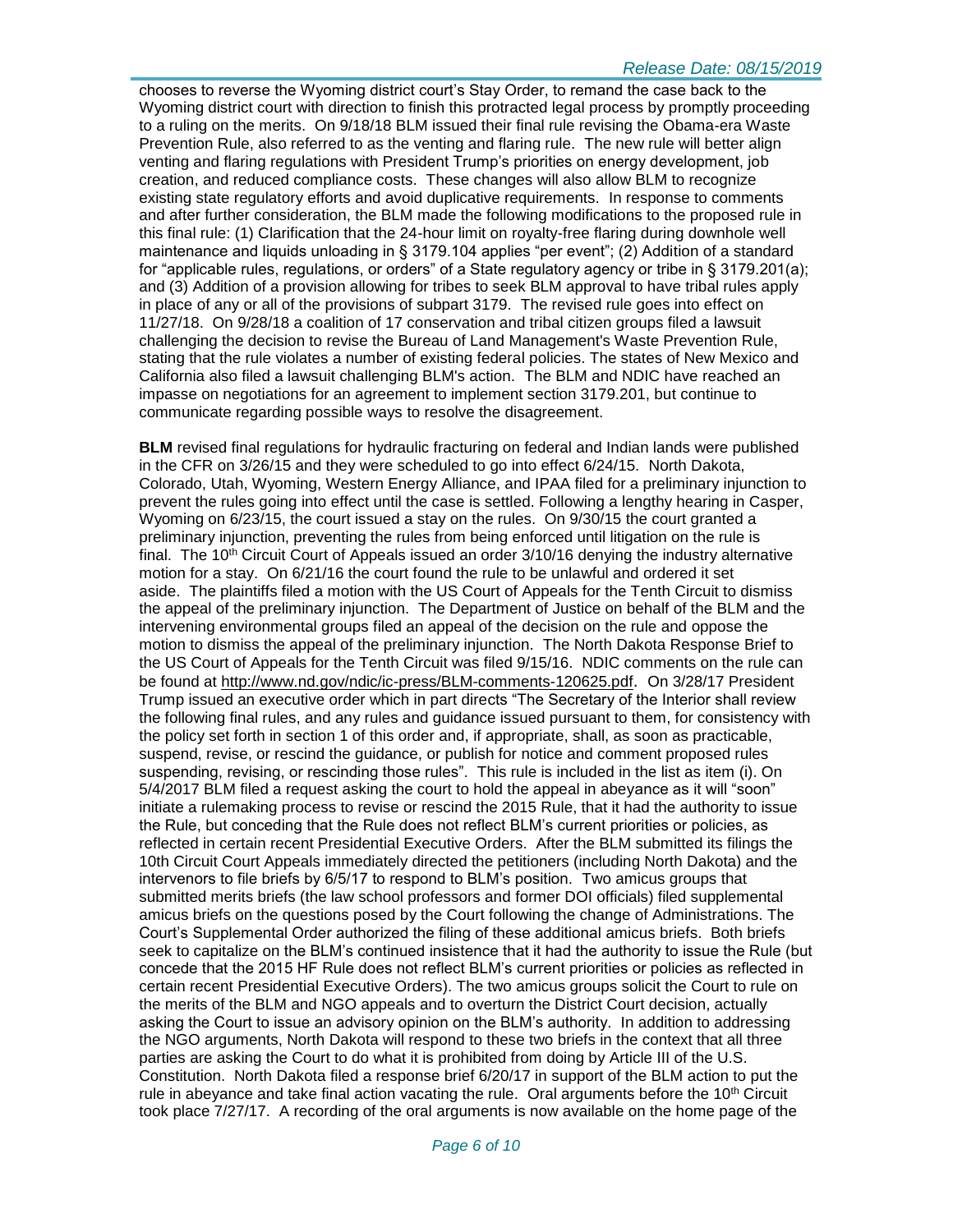#### *Release Date: 08/15/2019*

court's website [http://www.ca10.uscourts.gov.](https://urldefense.proofpoint.com/v2/url?u=http-3A__www.ca10.uscourts.gov&d=DwMGaQ&c=2s2mvbfY0UoSKkl6_Ol9wg&r=-wqsZnBxny594KY8HeElow&m=Ul_VtJUX6iW5pvHjCcBxUWtskC0F4Dhry3sPtcEHvCw&s=laRHiLDv5w8otcQWQjpn82WMieoB2AZ-Q4M1LFQPL5s&e=) NDIC filed comments supporting BLM's rescission of the rule that can be found at [http://www.nd.gov/ndic/ic-press/dmr-blm-comment17-9.pdf.](http://www.nd.gov/ndic/ic-press/dmr-blm-comment17-9.pdf) On 09/21/17 the 10th Circuit issued a split (2-1) decision to dismiss the appeals as prudentially unripe, vacate the district court's judgment invalidating the rule, and remand with instructions to dismiss the underlying action without prejudice. Appellees State of North Dakota, State of Colorado, State of Utah, and State of Wyoming's filed a Petition for Panel Rehearing And/Or Request for En Banc Determination on 11/03/17. On 11/06/17 the court ordered the appellants to file a response to the Petition on or before 11/20/2017. The En Banc rehearing request was denied. The  $10<sup>th</sup>$  circuit court has not yet issued its mandate ending the current round of litigation in the Wyoming District court. The Ute tribe filed a motion on 1/12/18 asking the court to dismiss the appeals as moot based on the publication of the rescission rule and leave the WY court decision to vacate the rule in place. The court ordered the DOJ and BLM to file a response by 1/22/18. On 12/29/17 BLM published a final rule rescinding the 2015 Hydraulic Fracturing rules with 2 exceptions 1) the rule does not restore language requiring pre-approval of non-routine hydraulic fracturing operations and 2) the rule does not rescind changes to 43 CFR 3160 due to other rules published between 3/26/15 and 12/29/17 (electronic filing and venting & flaring rules). On 2/7/18 North Dakota filed a reply in support of its motion to dismiss the original rule appeal as moot pursuant to Federal Rule of Appellate Procedure 27(a)(4), and request that the Court should not issue the mandate, nor vacate the District Court's judgment based on two new and important developments: (1) on December 29, 2017, the Bureau of Land Management (BLM) promulgated a final rule rescinding the Hydraulic Fracturing Rule ("HF Rule"), and (2) on January 24, 2018, the Citizen Group Intervenors challenged the repeal of the HF Rule ("HF Repeal Rule") in the U.S. District Court for the Northern District of California.

**BLM** On 8/9/17 the DOI Interior board of Land Appeals stayed drilling on the Slawson Torpedo wells. The MHA Nation appealed the BLM decision to grant drilling permits because the well pad is located 600 feet from Lake Sakakawea although a 2012 tribal law requires the wells be 2,640 feet from the lake. The spacing unit for the wells contains private, federal, and state minerals while the surface location is on private land within the boundaries of the Fort Berthold Reservation. On 8/15/17 U.S. District Court Judge Daniel Hovland granted Slawson's request to continue drilling and on 8/29/17 extended the order allowing drilling to continue until another hearing on the matter is held. On 6/21/18 the Mandan, Hidatsa and Arikara Nation sued the U.S. Department of the Interior challenging a decision from the agency's Office of Hearing and Appeals that the tribe said approved drilling near a lake within the boundaries of the nation's Fort Berthold Indian Reservation. Among other things, the nation asked for "an order setting aside and vacating the director's decision and holding that the eight [applications for permit to drill] must be denied because they are within 1,000 feet of Lake Sakakawea, the source of the MHA Nation's drinking water; or in the alternative reinstituting the board's stay order and remanding the case back to the Department of the Interior for reconsideration." Slawson intervened in the case and moved to have the appeal transferred to the U.S. District Court in North Dakota. The court granted Slawson's motion and the appeal was transferred to the U.S. District Court in North Dakota, where it is currently pending.

# **Environmental Protection Agency**

**EPA** On 08/21/2018 the U.S. Environmental Protection Agency (EPA) proposed a new rule to reduce greenhouse gas (GHG) emissions from existing coal-fired electric utility generating units and power plants across the country. This proposal, entitled the Affordable Clean Energy (ACE) Rule, establishes emission guidelines for states to use when developing plans to limit GHGs at their power plants. The ACE Rule replaced the prior administration's Clean Power Plan (CPP) and instead empowers states, promotes energy independence, and facilitates economic growth and job creation. Pursuant to President Trump's Executive Order 13873, which directed Federal agencies to review burdensome regulations, the EPA undertook a review of the CPP. Many believed the CPP exceeded EPA's authority under the Clean Air Act, which is why 27 states, 24 trade associations, 37 rural electric co-ops, and three labor unions challenged the rule. The Supreme Court issued an unprecedented stay of the rule. The proposal was published in the Federal Register on 8/31/18 and EPA will take comment on the proposal for 60 days (until 10/30/18) and will hold a public hearing. More information is available at [https://www.epa.gov/stationary-sources-air-pollution/proposal-affordable-clean-energy-ace-rule.](https://www.epa.gov/stationary-sources-air-pollution/proposal-affordable-clean-energy-ace-rule)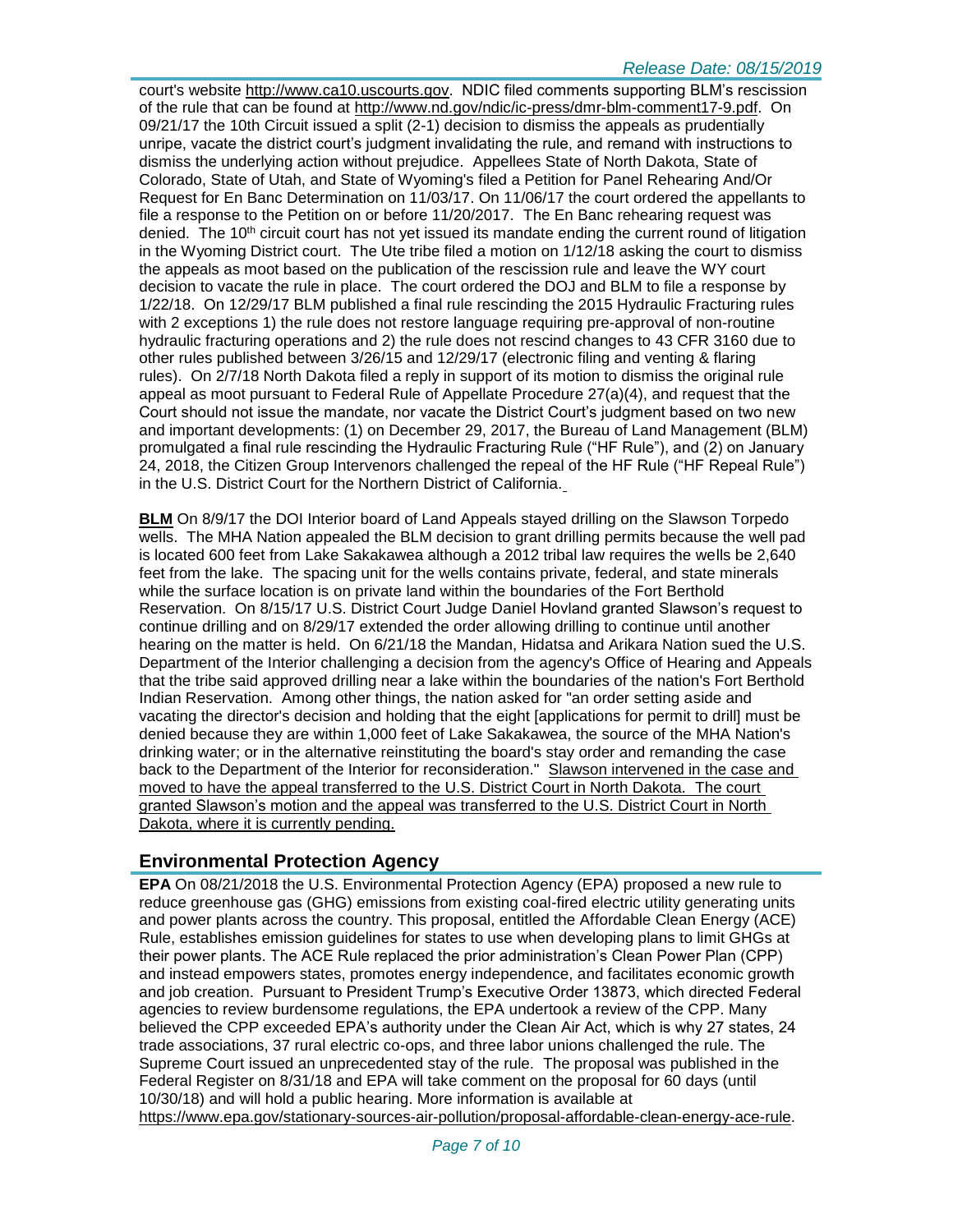**EPA** On 08/24/18 Trump administration officials at EPA announced they are phasing out the agency's enforcement focus on animal waste pollution and the oil and gas industry. Enforcement chief Susan Bodine said she wants to shift the focus away from oil and gas as a sector deserving of extra scrutiny and toward prioritizing broad environmental problems, such as air pollution.

**EPA** On 6/3/16 the final rule proposing a suite of changes to Clean Air Act permitting requirements for new and modified emissions sources in the oil and natural gas industry was published in the Federal Register. On 6/29/16 the NDIC decided to file a Petition for Review with the US Appeals Court for the District of Columbia to defend the state's sovereign jurisdiction over oil and gas regulation. Thirteen other states have joined this effort. North Dakota declined the standard offer to explore settlement through the court's mediation program. The proposed actions and NDIC comments are as follows:

o Proposed New Source Performance Standards – Docket ID number EPA-HQ-OAR-2010- 0505. NDIC comments can be found at [http://www.nd.gov/ndic/ic-press/EPA-HQ-OAR-2010-](http://www.nd.gov/ndic/ic-press/EPA-HQ-OAR-2010-0505.pdf) [0505.pdf](http://www.nd.gov/ndic/ic-press/EPA-HQ-OAR-2010-0505.pdf)

o Draft Control Techniques Guidelines – Docket ID number: EPA-HQ-OAR-2015-0216. NDIC comments can be found at<http://www.nd.gov/ndic/ic-press/EPA-HQ-OAR-2015-0216.pdf> o Proposed Source Determination Rule – Docket ID number: EPA-HQ-OAR-2013-0685. NDIC comments can be found at<http://www.nd.gov/ndic/ic-press/EPA-HQ-OAR-2013-0685.pdf> o Proposed Federal Implementation Plan for Implementing Minor New Source Review Permitting in Indian Country – Docket ID number: EPA-HQ-OAR-2014-0606. NDIC comments can be found at<http://www.nd.gov/ndic/ic-press/EPA-HQ-OAR-2014-0606.pdf>.

North Dakota et al. and EPA have filed motions to govern further proceedings and briefing schedules. On 3/28/17 President Trump issued an executive order which in part directs "The Administrator shall review the final rule entitled "Oil and Natural Gas Sector: Emission Standards for New, Reconstructed, and Modified Sources," 81 Fed. Reg. 35824 (November 3, 2016), and any rules and guidance issued pursuant to it, for consistency with the policy set forth in section 1 of this order and, if appropriate, shall, as soon as practicable, suspend, revise, or rescind the guidance, or publish for notice and comment proposed rules suspending, revising, or rescinding those rules." On 4/7/17 EPA filed a motion to hold the cases in abeyance. On 6/8/17 the NGO environmental groups challenged EPA's November 5th decision to issue a 90 day stay of the Rule's upcoming implementation dates. The NGOs argue that EPA's justifications for its stay (onerous implementation costs and excessive state administrative burdens) of the Rule were already raised and rejected by EPA during EPA's original rulemaking and that the requirements of a "judicial stay" are not met. The NGO's action is a new case, filed in the D.C. Circuit. They have also filed an emergency motion asking the Court to immediately vacate EPA's decision. On November 3 the DC Circuit court issued a 2:1 decision granting the NGO petition and vacating EPA's 90 day stay of the rule. North Dakota filed an amicus brief in support of the EPA stay. On 7/13/17 the same DC Circuit court granted an EPA motion to recall the mandate and granting 14 days for then EPA to seek reconsideration or review by the full court. API and WVA along with other states filed petitions for rehearing en banc, but on 8/10/17 the entire DC Circuit issued an order denying the API and WVa et al States petitions. EPA now proposes a 2-year stay of certain provision in the oil and gas NSPS. North Dakota filed comments on 8/9/17 in support of the proposed 2-year stay. On 11/8/17 EPA published a Federal Register notice request for supplemental comments relating to the current Administration's efforts to change course on the oil and gas sector methane regulations put in place by the Obama Administration. North Dakota did not submit additional comment to EPA because the North Dakota comments submitted on 8/9/17 correctly advocate that EPA's rationale for the two year stay also justifies outright repeal of the original Rule, so it justifies a two year stay. On 9/11/18 EPA proposed targeted improvements to the 2016 New Source Performance Standards for the oil and gas industry that streamline implementation, reduce duplicative EPA and state requirements, and significantly decrease unnecessary burdens on domestic energy producers. This oil and gas targeted improvements package is expected to save up to approximately \$484 million in regulatory costs from 2019 – 2025 or \$75 million annually. More detailed information including how to comment can be found at [https://www.epa.gov/sites/production/files/2018-](https://www.epa.gov/sites/production/files/2018-09/documents/oil_and_gas_technical_proposal_fact_sheet.9.11.18_0.pdf)

[09/documents/oil\\_and\\_gas\\_technical\\_proposal\\_fact\\_sheet.9.11.18\\_0.pdf.](https://www.epa.gov/sites/production/files/2018-09/documents/oil_and_gas_technical_proposal_fact_sheet.9.11.18_0.pdf)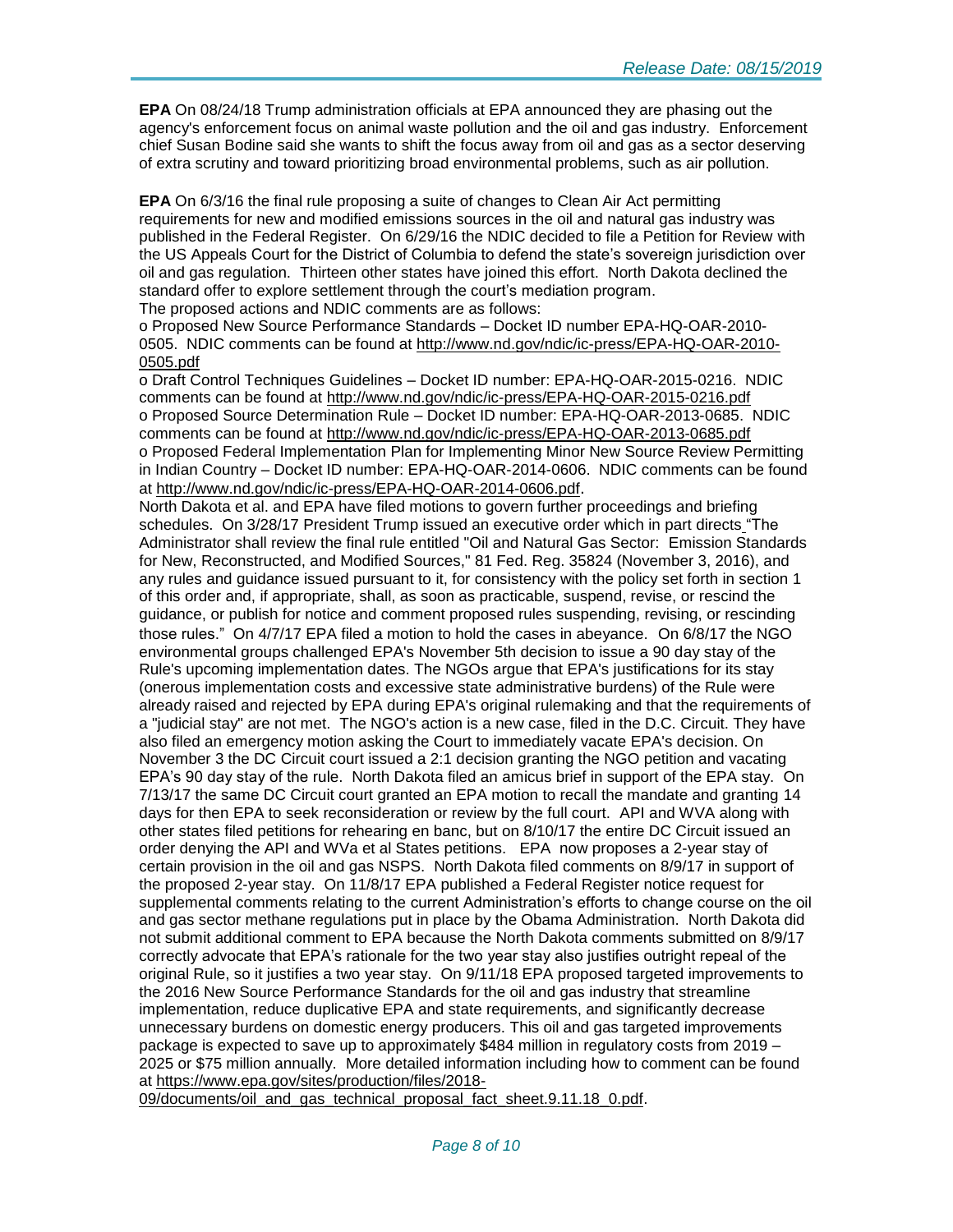# **Pipeline and Hazardous Materials Safety Administration**

**PHMSA** Advance notice of proposed rulemaking (ANPRM)was announced 1/10/17. SUMMARY: PHMSA is considering revising the Hazardous Materials Regulations (HMR) to establish vapor pressure limits for unrefined petroleum-based products and potentially all Class 3 flammable liquid hazardous materials that would apply during the transportation of the products or materials by any mode. PHMSA is currently assessing the merits of a petition for rulemaking submitted by the Attorney General of the State of New York regarding vapor pressure standards for the transportation of crude oil. The petition requests that PHMSA implement a Reid Vapor Pressure (RVP) limit less than 9.0 pounds per square inch (psi) for crude oil transported by rail. This rule making could substantially interfere with NDIC oil conditioning regulations. You can read about the NDIC regulations at [https://www.dmr.nd.gov/oilgas/2014Permitting\(2\).asp.](https://www.dmr.nd.gov/oilgas/2014Permitting(2).asp) NDIC submitted comments on 3/20/17 and the comment period closed on 5/19/17. On 6/6/2018 Senator Schumer wrote urging DOE and PHMSA to propose and quickly finalize a rule establishing federal volatility standards for the shipment of crude oil by rail in the United States. The NDIC submitted a letter on 6/28/18 to proactively correct several conclusions and statements in Senator Schumer's letter about NDIC oil conditioning regulations and provide the background and a better understanding of the state's oil conditioning standards for Bakken, Three Forks, and/or Sanish crude oil prior to market transport.

# **U.S. Forest Service**

**USFS** published for comment on 11/2/18 draft supplemental environmental impact statement for oil and gas leasing on the Dakota Prairie Grasslands. The proposal documents can be found at <https://www.fs.usda.gov/project/?project=40652> and clicking on Analysis. Comments can be mailed, hand delivered between the hours of 8:00 a.m. and 4:30 p.m. Monday through Friday; or faxed to (701) 227-7801. To submit comments electronically, please send to: [comments-northern](mailto:comments-northern-dakota-prairie@fs.fed.us)[dakota-prairie@fs.fed.us.](mailto:comments-northern-dakota-prairie@fs.fed.us) Electronic comments must be submitted in rich text format (rtf), Word (.doc) or Word Perfect format. The subject line must contain the name of the project for which you are submitting comments. Comments are due by 4:30 p.m. on 12/17/18. The recommended alternative increases "No surface occupancy" 32,700 acres, decreases "Timing limitations or controlled surface use" 20,100 acres, and decreases "No added stipulations" 12,600 acres. On 2/1/19 the USFS extended the comment period to 2/20/19.